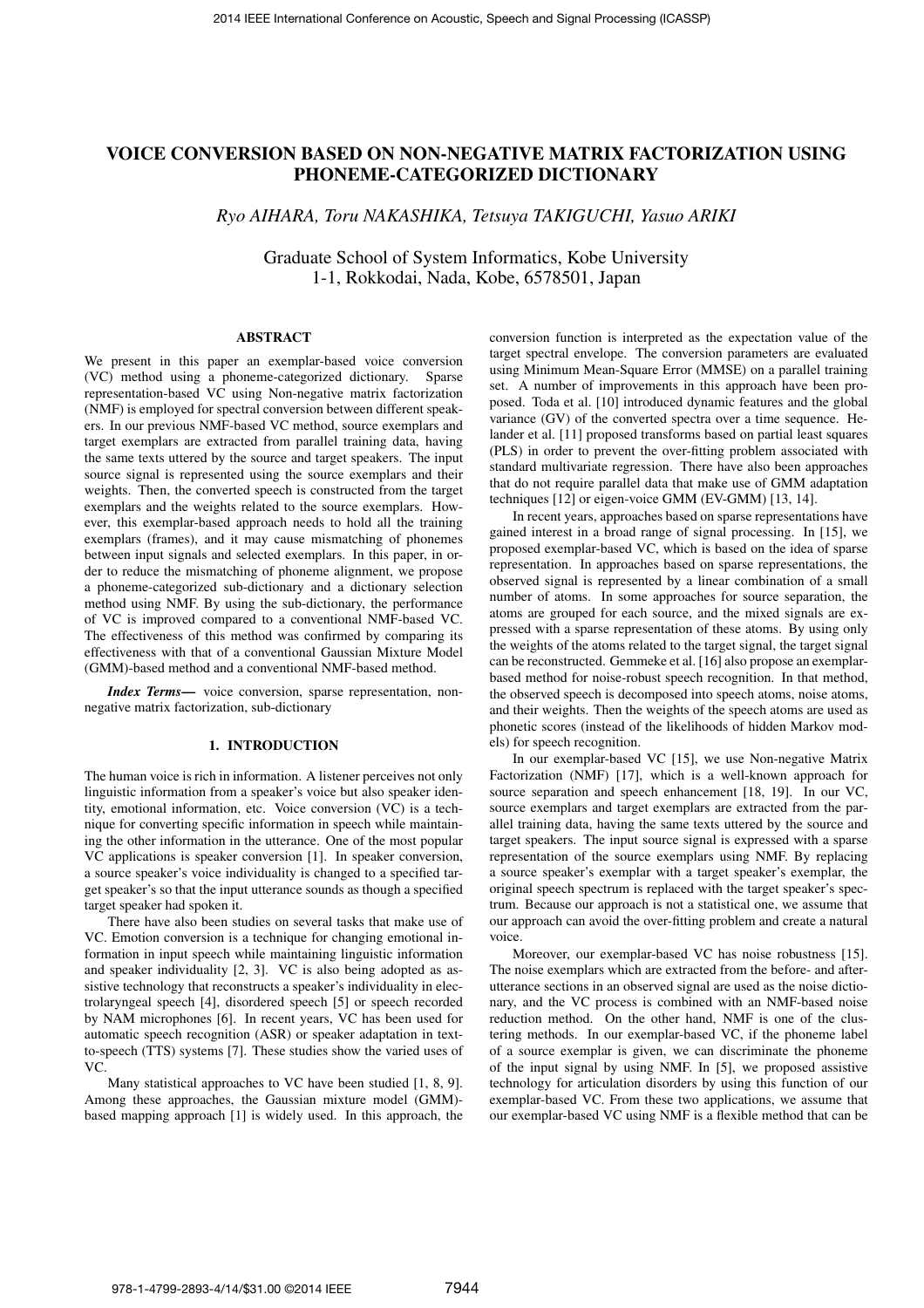applied to many important tasks.

In this paper, we propose advanced exemplar-based VC using NMF. In order to improve the performance of speaker conversion of exemplar-based VC, we applied a phoneme-categorized dictionary and a dictionary selection method to our VC using NMF. In conventional NMF-based VC, the number of dictionary frames becomes large because the dictionary holds all the training exemplar frames. Therefore, it may cause a phoneme mismatching between input signals and selected exemplars. In this paper, a training exemplar is divided into a phoneme-categorized sub-dictionary, and an input signal is converted by using the selected sub-dictionary. The effectiveness of this method was confirmed by comparing it with the conventional NMF-based method and the conventional GMM-based method.

The rest of this paper is organized as follows: In Section 2, the basic idea of NMF-based VC is described. In Section 3, our proposed method is described. In Section 4, the experimental data are evaluated, and the final section is devoted to our conclusions.

# 2. VOICE CONVERSION USING NON-NEGATIVE MATRIX FACTORIZATION

## 2.1. Basic Approach

In the exemplar-based approach, the observed signal is represented by a linear combination of a small number of bases.

$$
\mathbf{x}_{l} \approx \sum_{j=1}^{J} \mathbf{a}_{j} h_{j,l} = \mathbf{A} \mathbf{h}_{l} \tag{1}
$$

 $x_l$  represents the *l*-th frame of the observation.  $a_j$  and  $h_{j,l}$  represent the *j*-th basis and the weight, respectively.  $A = [\mathbf{a}_1 \dots \mathbf{a}_J]$  and  $\mathbf{h}_l = [h_{1,l} \dots h_{J,l}]^T$  are the collection of the bases and the stack of weights. In this paper, each basis denotes the exemplar of the spectrum, and the collection of exemplar **A** and the weight vector  $h_l$  are called the 'dictionary' and 'activity', respectively. When the weight vector  $\mathbf{h}_l$  is sparse, the observed signal can be represented by a linear combination of a small number of bases that have non-zero weights. Eq. (1) is expressed as the inner product of two matrices using the collection of the frames or bases.

$$
\mathbf{X} \quad \approx \quad \mathbf{AH} \tag{2}
$$

$$
\mathbf{X} = [\mathbf{x}_1, \dots, \mathbf{x}_L], \quad \mathbf{H} = [\mathbf{h}_1, \dots, \mathbf{h}_L]. \tag{3}
$$

*L* represents the number of the frames.

Fig. 1 shows the basic approach of our exemplar-based VC, where *D, L,* and *J* represent the numbers of dimensions, frames, and bases, respectively. Our VC method needs two dictionaries that are phonemically parallel. **A***<sup>s</sup>* represents a source dictionary that consists of the source speaker's exemplars and **A***<sup>t</sup>* represents a target dictionary that consists of the target speaker's exemplars. These two dictionaries consist of the same words and are aligned with dynamic time warping (DTW) just as conventional GMM-based VC is. Hence, these dictionaries have the same number of bases.

This method assumes that when the source signal and the target signal (which are the same words but spoken by different speakers) are expressed with sparse representations of the source dictionary and the target dictionary, respectively, the obtained activity matrices are approximately equivalent. Fig. 2 shows an example of the activity matrices estimated from a Japanese word "ikioi" ("vigor" in English), where one is uttered by a male, the other is uttered by a female, and each dictionary is structured from just one word "ikioi" as the simple example.



Fig. 1. Basic approach of NMF-based voice conversion



Fig. 2. Activity matrices for parallel utterances

As shown in Fig. 2, these activities have high energies at similar elements. For this reason, we assume that when there are parallel dictionaries, the activity of the source features estimated with the source dictionary may be able to be substituted with that of the target features. Therefore, the target speech can be constructed using the target dictionary and the activity of the source signal as shown in Fig. 1. In this paper, we use Non-negative Matrix Factorization (NMF), which is a sparse coding method in order to estimate the activity matrix.

### 2.2. Estimation of Activity

The joint matrix  $\mathbf{H}^s$  in Fig. 1 is estimated based on NMF with the sparse constraint that minimizes the following cost function,

$$
d(\mathbf{X}^s, \mathbf{A}^s \mathbf{H}^s) + ||(\lambda \mathbf{1}^{1 \times L}). * \mathbf{H}^s||_1 \quad s.t. \quad \mathbf{H}^s \ge 0 \tag{4}
$$

**1** is an all-one matrix. The first term is the Kullback-Leibler (KL) divergence between  $X^s$  and  $A^sH^s$ . The second term is the sparse constraint with the L1-norm regularization term that causes  $\mathbf{H}^s$  to be sparse. The weights of the sparsity constraints can be defined for each exemplar by defining  $\lambda^T = [\lambda_1 \dots \lambda_J]$ . In this paper, all elements in  $\lambda$  were set to 0.1.  $\mathbf{H}^s$  minimizing Eq. (4) is estimated iteratively applying the following update rule [17]:

$$
\mathbf{H}_{n+1}^{s} = \mathbf{H}_{n}^{s} \cdot \mathbf{A}^{sT} (\mathbf{X}^{s} \cdot / (\mathbf{A}^{s} \mathbf{H}_{n}^{s})))
$$

$$
\cdot / (\mathbf{A}^{sT} \mathbf{1}^{D \times L} + \lambda \mathbf{1}^{1 \times L})
$$
(5)

with *.∗* and *./* denoting element-wise multiplication and division, respectively.

By using the activity and the target dictionary, the converted spectral features are constructed, as follows:

$$
\hat{\mathbf{X}}^t = (\mathbf{A}^t \mathbf{H}^s) \tag{6}
$$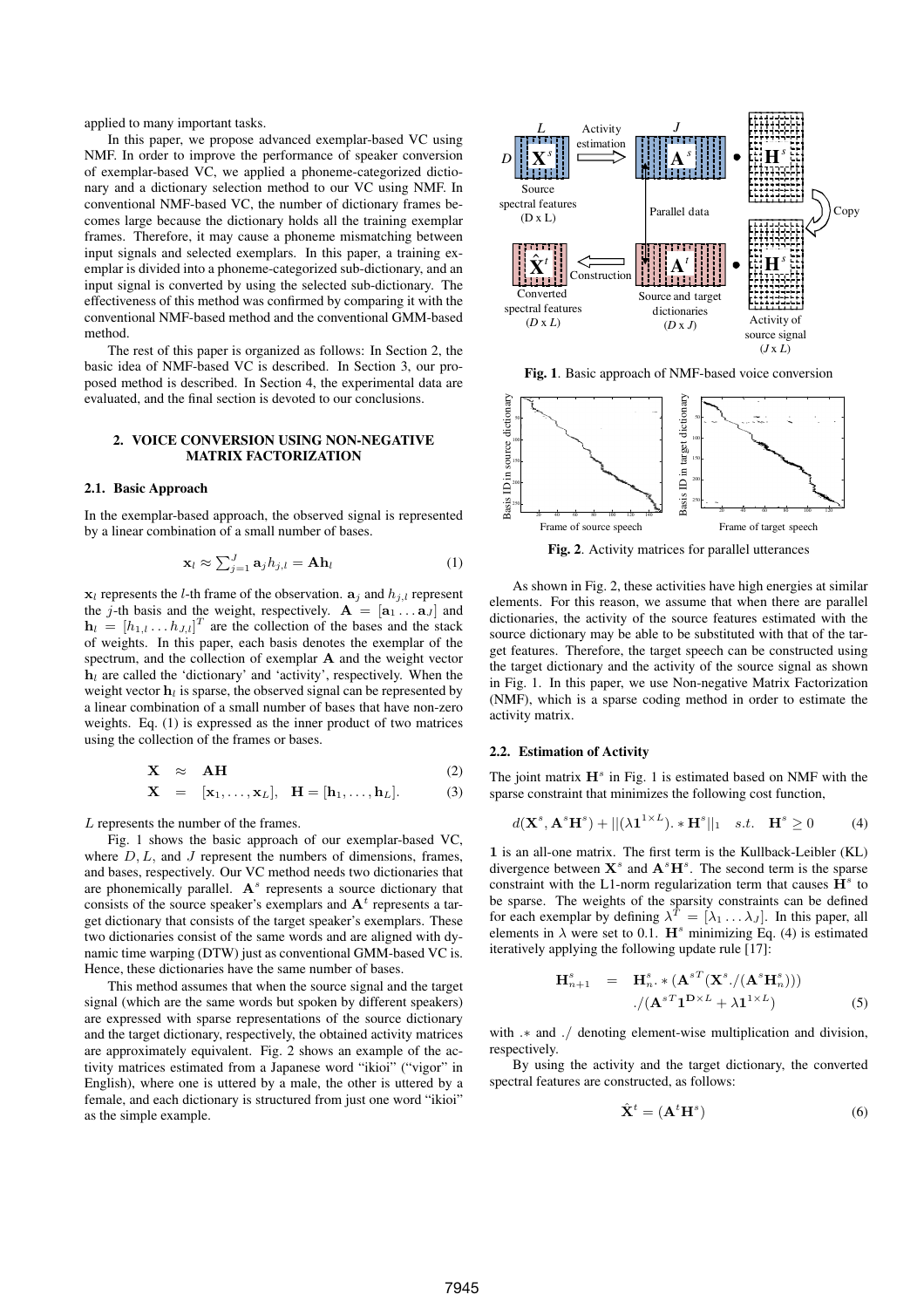

Fig. 3. Construction of categorizing dictionary that consists of representative vectors from each sub-dictionary.

# 3. NON-NEGATIVE MATRIX FACTORIZATION USING PHONEME-CATEGORIZED DICTIONARY

In the NMF-based approach described in Sec. 2, the parallel dictionary consists of the parallel training data themselves. Therefore, as the number of the bases in the dictionary increases, the input signal becomes to be represented by a linear combination of a LARGE number of bases rather than a SMALL number of bases. When the number of bases that represent the input signal becomes large, the assumption of similarity between source and target activities may be weak due to the influence of the mismatch between the input signal and the selected bases. We assume that this problem degrades the performance of the exemplar-based VC. Hence, we use a phonemecategorized sub-dictionary in place of the large dictionary in order to reduce the number of the bases that represent the input signal.

## 3.1. Phoneme-categorized Dictionary

Fig. 3 shows how to construct the sub-dictionary.  $A^s$  and  $A^t$  imply the source and target dictionary which hold all the bases from training data. These dictionaries are divided into *K* dictionaries. In this paper, the dictionaries are divided into 10 categories according to Japanese phoneme categories shown in Table 1.

In order to select the sub-dictionary, a "categorizing-dictionary" which consists of the representative vector from each sub-dictionary is constructed. The representative vectors for each phoneme category consist of the mean vectors of the Gaussian Mixture Model (GMM).

$$
p(\mathbf{x}_n^{(k)}) = \sum_{m=1}^{M_k} \alpha_m^{(k)} N(\mathbf{x}_n^{(k)}, \boldsymbol{\mu}_m^{(k)}, \boldsymbol{\Sigma}_m^{(k)})
$$
(7)

 $M_k$ ,  $\alpha_m^{(k)}$ ,  $\mu_m^{(k)}$  and  $\Sigma_m^{(k)}$  represent the number of the Gaussian mixture, the weights of mixture, mean and variance of the *m*-th mixture of the Gaussian, in the *k*-th sub-dictionary, respectively. Each parameter is estimated by using an EM algorithm.

The basis of the categorizing-dictionary which corresponds to the sub-dictionary is represented using the estimated phoneme GMM as follows:

$$
\mathbf{\Phi}_k^s = [\mathbf{x}_1^{(k)}, \dots, \mathbf{x}_{N_k}^{(k)}]
$$
\n(8)

$$
\boldsymbol{\theta}_k = [\boldsymbol{\mu}_1^{(k)}, \dots, \boldsymbol{\mu}_{M_k}^{(k)}] \tag{9}
$$

$$
\Theta = [\theta_1, \dots, \theta_K] \tag{10}
$$

 $\Phi_k^s$ ,  $N_k$  and  $\Theta$  represent the *k*-th sub-dictionary, and the number of frames of the *k*-th sub-dictionary, the categorizing dictionary, respectively.

| Table 1. Sub-dictionary categories |                     |
|------------------------------------|---------------------|
| Category                           | Phoneme             |
| a                                  | a                   |
| е                                  | е                   |
| i                                  | i                   |
| $\Omega$                           | $\Omega$            |
| Ħ                                  | 11                  |
| plosives                           | p, t, k, b, d, g, s |
| fricatives                         | s, h, z             |
| nasals                             | m, n, N             |
| semi-vowel                         | 1. W                |
| liquid                             | r                   |

#### 3.2. Dictionary Selection and Voice Conversion

Fig. 4 shows the flow of the dictionary selection and VC. The input spectral features  $X^s$  are represented by a linear combination of bases from the categorizing-dictionary **Θ**. The weights of the bases are represented as activities **H***<sup>s</sup>* **Θ**.

$$
\mathbf{X}^s \quad \approx \quad \mathbf{\Theta} \mathbf{H}_{\mathbf{\Theta}}^s \quad s.t. \quad \mathbf{H}_{\mathbf{\Theta}}^s \ge 0 \tag{11}
$$

$$
\mathbf{X}^s = [\mathbf{x}_1^s, \dots, \mathbf{x}_L^s]
$$
(12)  

$$
\mathbf{H}^s = [\mathbf{L}^s, \mathbf{L}^s, \mathbf{L}^s, \mathbf{L}^s, \mathbf{L}^s, \mathbf{L}^s, \mathbf{L}^s, \mathbf{L}^s, \mathbf{L}^s, \mathbf{L}^s, \mathbf{L}^s, \mathbf{L}^s, \mathbf{L}^s, \mathbf{L}^s, \mathbf{L}^s, \mathbf{L}^s, \mathbf{L}^s, \mathbf{L}^s, \mathbf{L}^s, \mathbf{L}^s, \mathbf{L}^s, \mathbf{L}^s, \mathbf{L}^s, \mathbf{L}^s, \mathbf{L}^s, \mathbf{L}^s, \mathbf{L}^s, \mathbf{L}^s, \mathbf{L}^s, \mathbf{L}^s, \mathbf{L}^s, \mathbf{L}^s, \mathbf{L}^s, \mathbf{L}^s, \mathbf{L}^s, \mathbf{L}^s, \mathbf{L}^s, \mathbf{L}^s, \mathbf{L}^s, \mathbf{L}^s, \mathbf{L}^s, \mathbf{L}^s, \mathbf{L}^s, \mathbf{L}^s, \mathbf{L}^s, \mathbf{L}^s, \mathbf{L}^s, \mathbf{L}^s, \mathbf{L}^s, \mathbf{L}^s, \mathbf{L}^s, \mathbf{L}^s, \mathbf{L}^s, \mathbf{L}^s, \mathbf{L}^s, \mathbf{L}^s, \mathbf{L}^s, \mathbf{L}^s, \mathbf{L}^s, \mathbf{L}^s, \mathbf{L}^s, \mathbf{L}^s, \mathbf{L}^s, \mathbf{L}^s, \mathbf{L}^s, \mathbf{L}^s, \mathbf{L}^s, \mathbf{L}^s, \mathbf{L}^s, \mathbf{L}^s, \mathbf{L}^s, \mathbf{L}^s, \mathbf{L}^s, \mathbf{L}^s, \mathbf{L}^s, \mathbf{L}^s, \mathbf{L}^s, \mathbf{L}^s, \mathbf{L}^s
$$

$$
\mathbf{H}_{\Theta}^{s} = [\mathbf{h}_{\Theta 1}^{s}, \dots, \mathbf{h}_{\Theta L}^{s}]
$$
(13)

$$
\mathbf{h}_{\Theta l}^{s} = [\mathbf{h}_{\theta_1 l}^{s}, \dots, \mathbf{h}_{\theta_K l}^{s}]^{T}
$$
 (14)

$$
\mathbf{h}_{\boldsymbol{\theta}_k l}^s = [h_{\boldsymbol{\theta}_1 l}^s, \dots, h_{\boldsymbol{\theta}_{M k} l}^s]^T
$$
 (15)

The activities  $\mathbf{H}_{\Theta}^{s}$  are estimated by Eq. (5)

Then, the *l*-th frame of input feature  $\mathbf{x}_l^s$  is represented by a linear combination of bases from the source speaker sub-dictionary. The sub-dictionary  $\Phi_{\hat{k}}^s$ , which corresponds to  $\mathbf{x}_l$ , is selected as follows:

$$
\hat{k} = \arg \max_{k} \mathbf{1}^{1 \times M_k} \mathbf{h}_{\theta_k l}^s = \arg \max_{k} \sum_{m=1}^{M_k} h_{\theta_m l}^s \quad (16)
$$

$$
= \quad \mathbf{\Phi}_{\hat{k}}^s \mathbf{h}_{\hat{k},l} \tag{17}
$$

The activity  $\mathbf{h}_{i,k}$  in Eq. (17) is estimated by Eq. (5) from the selected source speaker sub-dictionary.

By using the activity and the sub-dictionary of the target speaker  $\Phi_k^t$ , the *l*-th frame of the converted spectral feature  $\hat{\mathbf{y}}_l$  is constructed as follows:

$$
\hat{\mathbf{y}}_l = \mathbf{\Phi}_k^t \mathbf{h}_{\hat{k},l} \tag{18}
$$

### 4. EXPERIMENTAL RESULTS

#### 4.1. Experimental Conditions

**x**<sub>*l*</sub>  $\frac{1}{2}$ 

The proposed VC technique was evaluated by comparing it with the conventional NMF-based method [15] (referred as the "samplebased method" in this paper) and the conventional GMM-based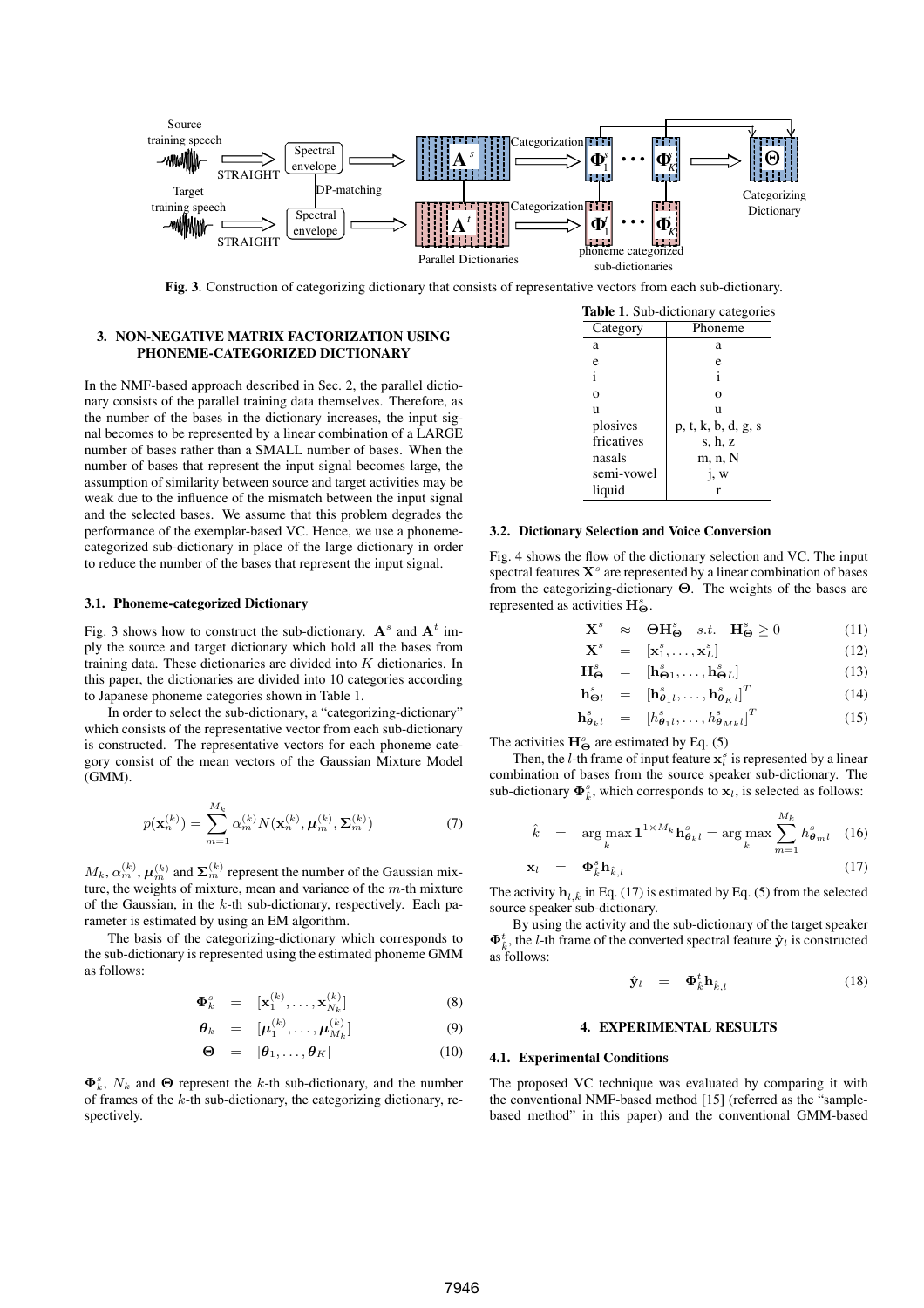

Fig. 4. NMF-based VC using the categorized dictionary

method [1] in a speaker-conversion task using clean speech data. The source speaker and target speaker were one male and one female speaker, whose speech is stored in the ATR Japanese speech database [20], respectively. The sampling rate was 8 kHz. A total of 216 words were used to construct parallel dictionaries in the sample-based VC, proposed VC, and used to train the GMM in the GMM-based method. The other 100 words were used for the test.

In the proposed and sample-based methods, the dimension number of the spectral feature is 2,565. It consists of a 513 dimensional STRAIGHT spectrum [21] and its consecutive frames (the 2 frames coming before and the 2 frames coming after). The Gaussian mixture, which is used to construct the categorizing-dictionary, is 1/500 of the number of bases of each sub-dictionary. The number of iterations for estimating the activity in the proposed and samplebased methods was 300. In the conventional GMM-based method, mfcc+∆mfcc+∆∆mfcc is used as a spectral feature. Its number of dimensions is 64. The number of Gaussian mixture was set to 64, which is experimentally selected.

In this paper, F0 information is converted using a conventional linear regression based on the mean and standard deviation [10]. The other information such as aperiodic components is synthesized without any conversion.

In order to evaluate our proposed method, we conducted objective and subjective evaluations. NSD (Normalized Spectrum Distortion) [22] represented as the following equation was used for objective evaluation.

$$
NSD = \sqrt{\frac{||S^Y - \hat{S}^X||^2}{||S^Y - S^X||^2}}
$$
(19)

 $S<sup>X</sup>$ ,  $S<sup>Y</sup>$  and  $\hat{S}<sup>X</sup>$  represent 513-dimensional STRAIGHT spectra of source, target and converted utterance, respectively. The subjective evaluation was conducted on "naturalness" and "similarity to the target speaker". For the evaluation on naturalness, we performed a Mean Opinion Score (MOS) test [23]. The opinion score was set to a 5-point scale (5: excellent, 4: good, 3: fair, 2: poor, 1: bad). On the "similarity" evaluation, the XAB test was carried out. In an XAB test, each subject listened to the voice of the target speaker. Then the subject listened to the voice converted by the two methods and selected which sample sounded most similar to the target speaker's voice. In these two subjective evaluations, a total of 10 Japanese speakers took part in the test using headphones.

## 4.2. Results and Discussion

The left side of Fig. 5 shows the NSD for each method. As shown in the figure, the distribution of the sample-based method (NMF) is higher than that of GMM-based method (GMM). However, our proposed method obtained a lower distribution than the other two methods. This result shows the effectiveness of a phoneme-categorized sub-dictionary in NMF-based VC.

The right side of Fig. 5 shows the MOS test on naturalness. The error bars show 95% confidence intervals. There are no significant differences between the sample-based method (NMF) and the GMM-based method (GMM). However, our proposed method obtained a significantly higher score than the other two methods.

Fig. 6 shows the result of the XAB test on similarity. Similar to the right side of Fig. 5, there are no significant differences between the sample-based method (NMF) and the GMM-based method (GMM). However, our proposed method obtained a higher score than the sample-based method (NMF).



Fig. 5. Normalized spectrum distortion calculated from converted speech using each method (left), and results of MOS test (right)



Fig. 6. Preference scores for the similarity

#### 5. CONCLUSIONS

We have proposed an advanced exemplar-based VC using NMF that implements phoneme-categorized dictionary selection. In our proposed method, the input spectral feature can be represented by smaller numbers of exemplars, which are closer to the original phonemes compared to conventional NMF-based VC. Objective and subjective evaluations show the effectiveness of our method compared to conventional NMF and GMM-based VC. Especially, subjective evaluation shows that our proposed VC creates a natural voice compared to the other two VC methods. In future work, we will apply our method to noisy environments and an assistive technology for people with articulation disorders.